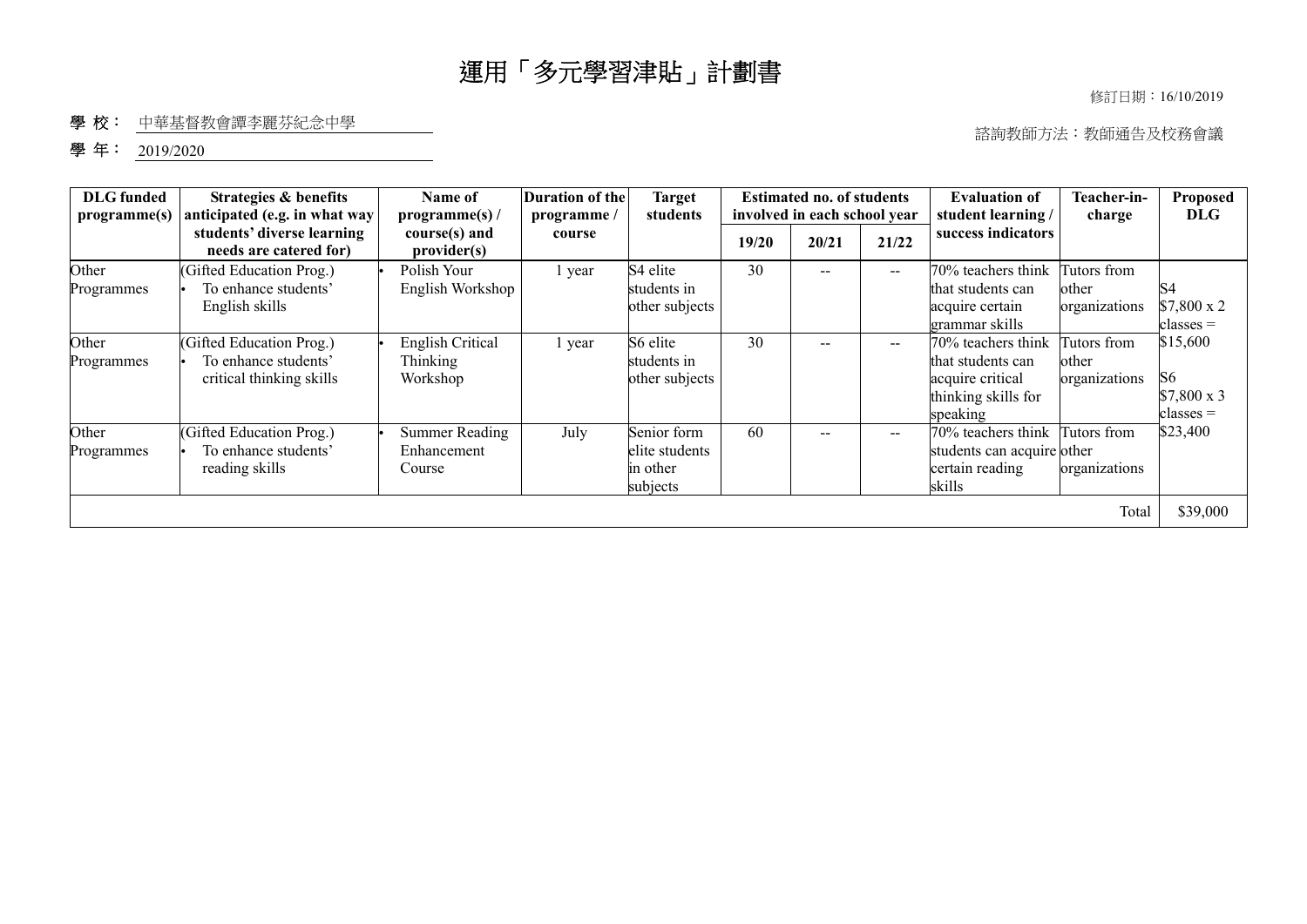修訂日期︰16/10/2019

| 教育局多元<br>學習津貼資 | 策略及預期效益                                                                                                                                                                                         | 課程名稱及     | 修業期                                       | 目標學生                                    | 預計每學年涉及的<br>學生人數 |                |  | 學生學習的評估/                                                                                                        | 負責人       |
|----------------|-------------------------------------------------------------------------------------------------------------------------------------------------------------------------------------------------|-----------|-------------------------------------------|-----------------------------------------|------------------|----------------|--|-----------------------------------------------------------------------------------------------------------------|-----------|
| 助課程            |                                                                                                                                                                                                 | 課程提供機構    |                                           |                                         | 19/20            | 20/21<br>21/22 |  | 成功指標                                                                                                            |           |
| 其他課程           | (資優教育課程)<br> 配合閱讀氛圍,提升閱讀氣氛<br>進行讀書會,邀請作家到校分享                                                                                                                                                    | 讀書會       | 2019年9月至<br>2020 年 6 月                    | 2019/20<br>高中學生                         | $15 - 20$        |                |  | 負責老師監察及跟進學生參與表<br>現:<br>負責老師滿意學生學習表現<br>學生回應滿意活動                                                                | 盧日高<br>老師 |
|                | 邀請作家費用:\$1,250x2=\$2,500<br>購買書籍:\$500<br> 2019/20年度申請撥款:\$3000                                                                                                                                 |           |                                           |                                         |                  |                |  |                                                                                                                 |           |
| 其他課程<br>程      | (班本資優課程)<br>資優教育課 提升學生對時事議題的分析能力,建 時事議題拔尖課程<br>立批判思維,提升文字評論的能力。<br>聘請兼職導師<br>為班本資優生安排時事議題拔尖<br>課程,提升學生掌握議題、分析<br>資料、批判思維及文字評論的能<br>力。<br>分3組,各組6次,<br>全期共18次<br>導師費: \$1,000x1 節 x18 節=\$18,000 | (校本抽離式課程) | 由 2019年10月2019/20<br>至2020年2月<br>全期 18 課次 | 按班本挑<br>選 10-12<br>名不同範<br>疇的資優<br>學生參加 | $10-12$          |                |  | 負責老師監察及跟進導師的教學表<br>現:<br>負責老師滿意導師教學表現<br>科任老師評估<br>學生校內通識科成績有進步<br> 學生回應問卷 <br>80%學生滿意安排<br>學生出席率<br>學生出席率達 80% | 黎慧敏<br>老師 |
|                | 申請撥款:\$18,000                                                                                                                                                                                   |           |                                           |                                         |                  |                |  |                                                                                                                 |           |
|                |                                                                                                                                                                                                 |           |                                           |                                         |                  |                |  |                                                                                                                 |           |

**上年度盈餘\$24,255.6 今年度津貼\$56,000 │ 撥款由以上兩項調撥而來,剩餘\$20,255.60 。**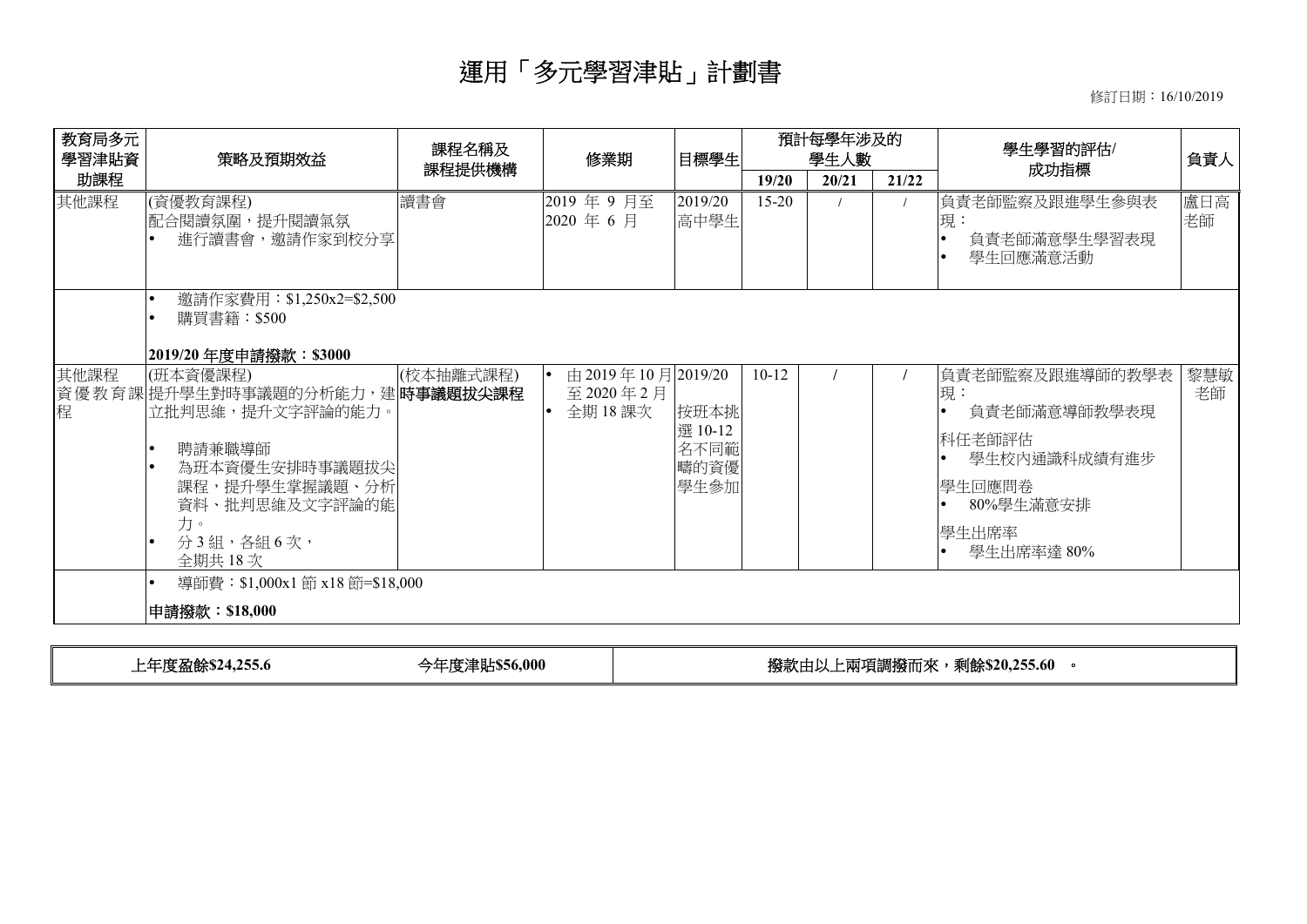修訂日期︰16/10/2019

| 教育局多元<br>學習津貼資                             | 策略及預期效益                                                                                                                                                                            | 課程名稱及                                                                  | 修業期                  | 目標學生         | 預計每學年涉及的<br>學生人數 |            | 學生學習的評估/                                                                                                                                                                                                                               | 所需資源                                          | 負責                       |
|--------------------------------------------|------------------------------------------------------------------------------------------------------------------------------------------------------------------------------------|------------------------------------------------------------------------|----------------------|--------------|------------------|------------|----------------------------------------------------------------------------------------------------------------------------------------------------------------------------------------------------------------------------------------|-----------------------------------------------|--------------------------|
| 助課程                                        |                                                                                                                                                                                    | 課程提供機構                                                                 |                      |              | $19 - 20$        | $20 - 21$  | 成功指標                                                                                                                                                                                                                                   |                                               | 教師                       |
| 應用學習<br>$(2018-20)$<br>應用學習<br>$(2019-21)$ | 提供一系列應用學習課程,以照顧 以下學習範疇的課 兩年<br>學生不同的學習需要及興趣<br>學生可獲得多元化的學習經歷,並 •<br>$\bullet$<br>發展職業抱負<br>提供一系列應用學習課程,以照顧 以下學習範疇的課 兩年<br>學生不同的學習需要及興趣<br>學生可獲得多元化的學習經歷,並 •<br>$\bullet$<br>發展職業抱負 | 程:<br>創意學習<br>應用科學<br>工程及生產<br>服務<br>程:<br>創意學習<br>應用科學<br>工程及生產<br>服務 | (180 小時)<br>(180 小時) | 中六學生<br>中五學生 | 6<br>8           | $---$<br>8 | 學生最低的總出席率不<br>少於 80%<br>學生依時完成課業<br>在學生學習紀錄列明學<br>生圓滿修畢應用學習課<br>程<br>有關學生的回饋的意見<br>調査/評估報告<br>評估學生在應用學習課<br>程的表現<br>學生最低的總出席率不<br>少於 80%<br>學生依時完成課業<br>• 在學生學習紀錄列明學<br>生圓滿修畢應用學習課<br>稈<br>有關學生的回饋的意見<br>調査/評估報告<br>評估學生在應用學習課<br>程的表現 | 第二期撥款<br>(截至 2019年<br>8月29日計算)<br>HK\$120,970 | 甄靄齡<br>副校長<br>甄靄齡<br>副校長 |
|                                            |                                                                                                                                                                                    |                                                                        |                      |              |                  |            | 總計                                                                                                                                                                                                                                     | \$120,970                                     |                          |

|--|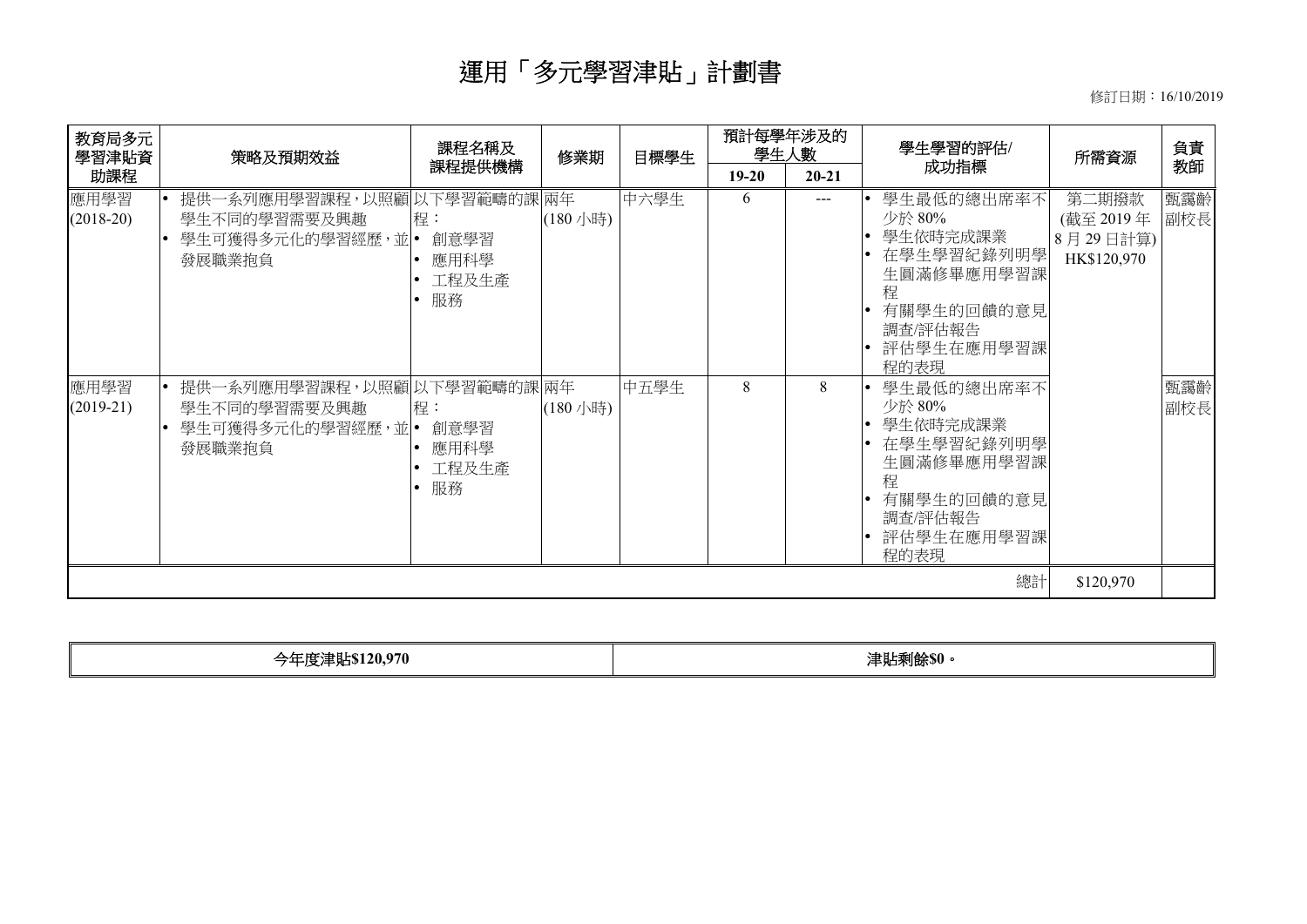修訂日期︰16/10/2019

| 教育局多元<br>  學習津貼資 | 策略及預期效益                                | 課程名稱及<br>修業期<br>課程提供機構 |    | 目標學生        | 預計每學年涉及的<br>學生人數 |       |       | 學生學習的評估/<br>成功指標                                               | 負責人 |
|------------------|----------------------------------------|------------------------|----|-------------|------------------|-------|-------|----------------------------------------------------------------|-----|
| 助課程              |                                        |                        |    |             | 19/20            | 20/21 | 21/22 |                                                                |     |
| 其他語言             | 提高學生在廿一世紀的競爭力和日語(屯門區中學校)•<br>接受專上教育的機會 | 長會籌辦之聯校課<br>程)         | 三年 | 中四至中<br>六學生 |                  |       |       | 學生會報考由由香港考試及評 甄靄齡<br>核局承辦的劍橋大學高級補充 副校長<br>程度考試或有關語言的其他公<br>開考試 |     |
|                  | 學費:\$3,900x3=\$11,700                  |                        |    |             |                  |       |       |                                                                |     |
|                  | 申請撥款:\$11,700                          |                        |    |             |                  |       |       |                                                                |     |
|                  |                                        |                        |    |             |                  |       |       |                                                                |     |